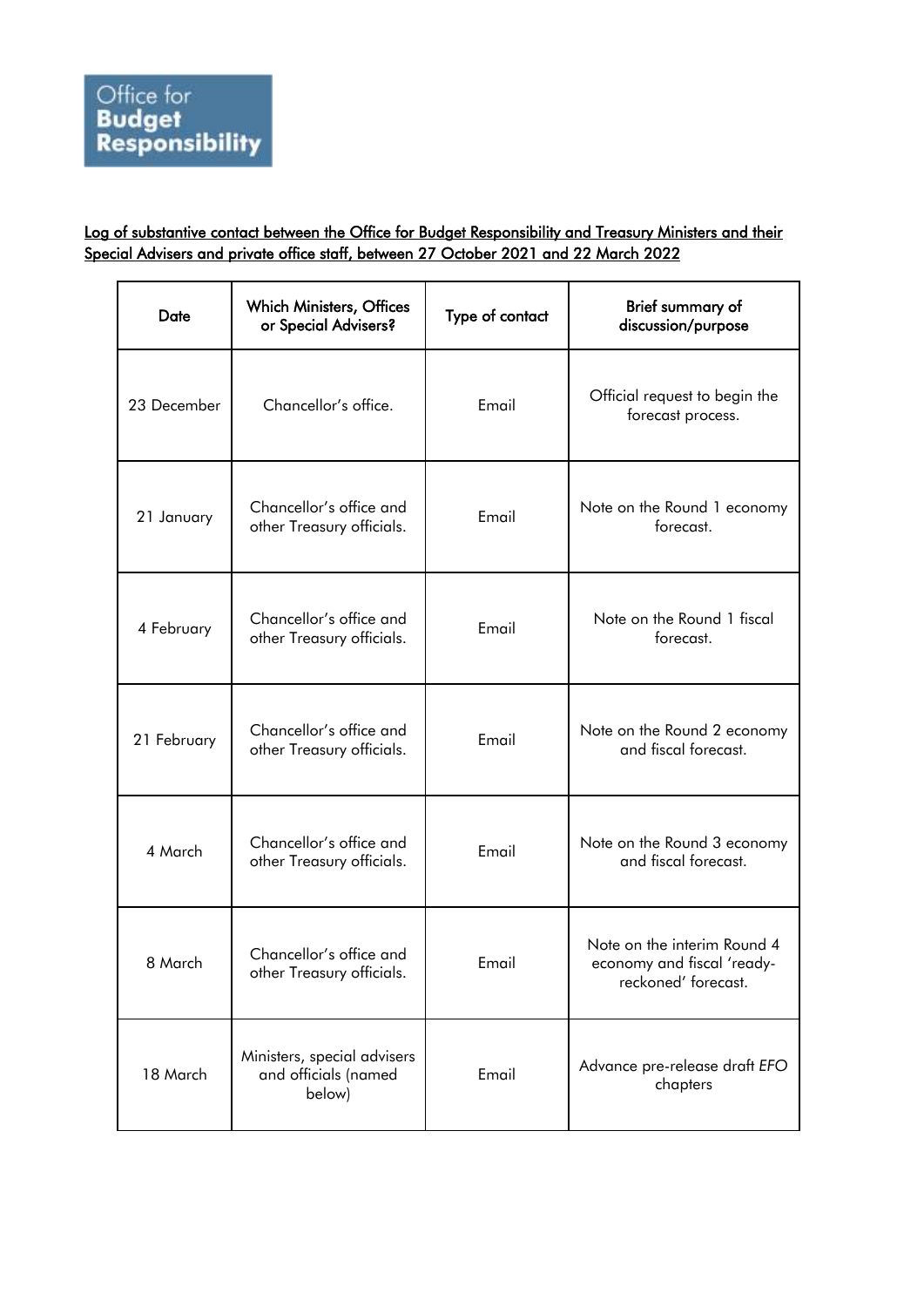## Exceptional pre-release access list

The Memorandum of Understanding *(MoU)* between the Office for Budget Responsibility, HM Treasury, the Department for Work & Pensions and HM Revenue & Customs contains guidance on the scope and purpose of exceptional pre-release access to our documents.

The terms of the *MoU* state that:

"The Treasury may request exceptional pre-release access greater than 24 hours to advanced drafts of OBR reports, which will be provided at the discretion of the OBR. Material provided on this basis will be restricted to a named list of Ministers, special advisors and/or officials. The OBR will publish the list of individuals that received the material, with the names of junior officials (below Senior Civil Service) withheld. The Treasury, DWP and HMRC will ensure that none of the content of the draft reports is released or briefed to the media or other outside persons before the OBR has published them.

The purpose of exceptional pre-release access on this basis is to allow departments to prepare ministerial statements, briefing and publications that will reflect and accompany the publication of an OBR report, where the department and the OBR agree that 24 hours would provide insufficient time to do so with sufficient guarantee of accuracy – for example because of the length or complexity of the report and/or the extent to which the department is likely to wish to refer to it in its own material. The most likely circumstances in which the OBR would grant such access is at Budgets and other fiscal statements, where somewhat earlier access to the *Economic and fiscal outlook (EFO)* is necessary to ensure the accuracy and relevance of the Treasury's Budget document and the Chancellor's accompanying statement to Parliament. In this instance, the OBR may provide draft *EFO* material a number of days in advance of it being finalised (typically on the Friday before a Wednesday statement).

During the time in which departments have exceptional pre-release access to OBR documents, the OBR is happy to receive factual comments (in line with paragraph 4.11 [of the MoU]), but it does not seek broader comments on the drafting of the document or the way in which analysis and conclusions have been described, which are matters for the OBR's Budget Responsibility Committee. It is important to emphasise that the OBR will continue working on the report over subsequent days, so the final report may well differ considerably from that provided on exceptional pre-release for reasons that have nothing to do with any solicited or unsolicited input from departments. Hence the OBR also providing 24-hour pre-release of the final version."

In accordance with those terms, the three lists below contain the people who received the draft version (either in full or in part) of the March 2022 *Economic and fiscal outlook* on 18 March:

## **Ministers**

Chancellor of the Exchequer Chief Secretary to the Treasury

Special Advisers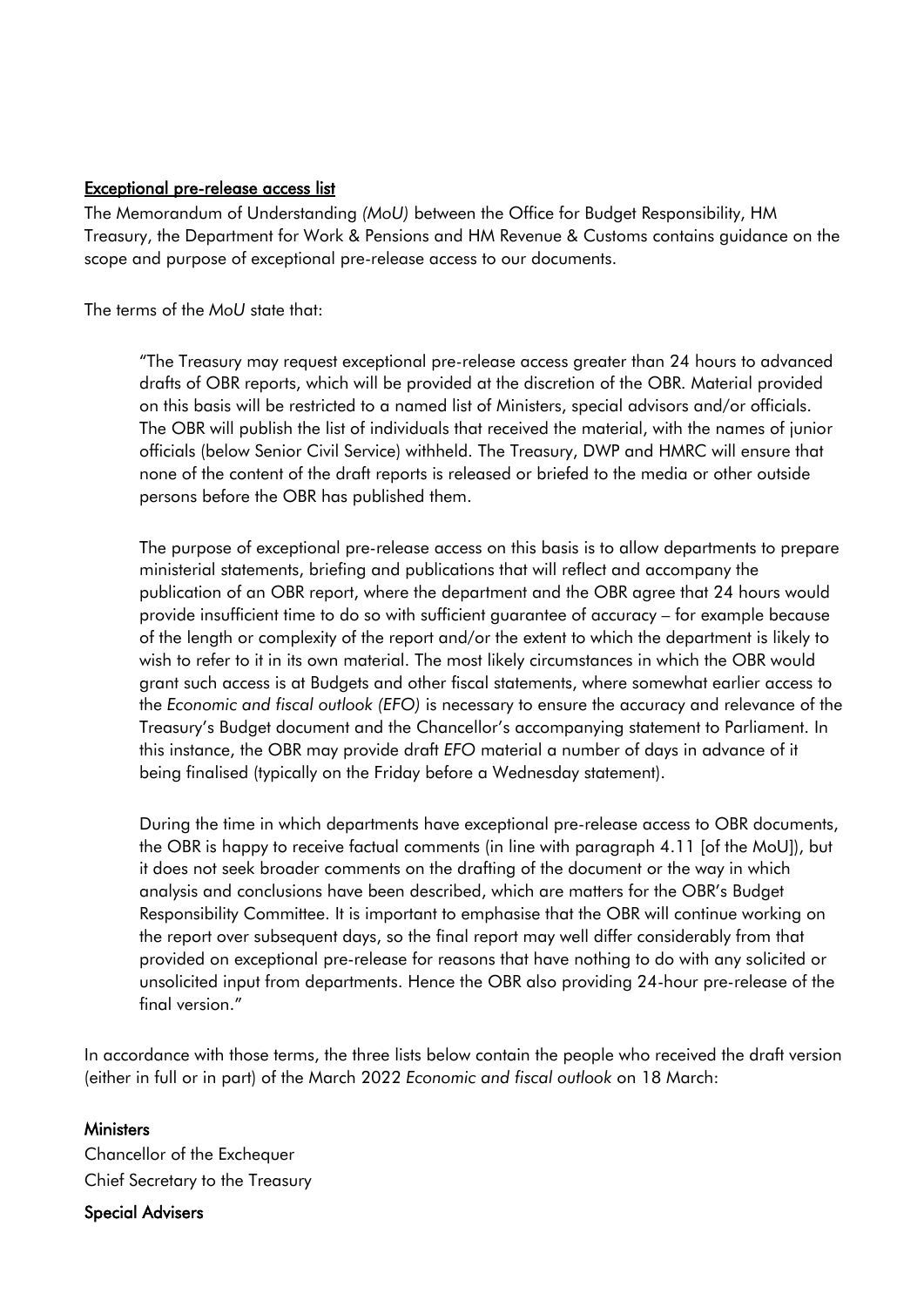Douglas McNeill Nerissa Chesterfield Liam Booth-Smith Rupert Yorke

## Treasury Officials

 Deputy Director, Economic Assessment – Maeve Conolly Permanent Secretary – Tom Scholar Second Permanent Secretary – Charles Roxburgh Chief Economic Advisor – Clare Lombardelli Director General, Tax and Welfare – Beth Russell Director General, Public Spending and Finance – Catherine Little Director General, International and finance – Lindsey Whyte Director, Fiscal – Tom Josephs Director, Strategy, Planning and Budget – Dan York-Smith Director, Economics – James Benford Director, Personal Tax, Welfare and Pensions – Suzy Kantor/Chris Drane Director, Public Spending – Conrad Smewing Director, Climate, Environment and Energy – Steve Field Director, Ukraine Response – Kate Joseph Director, Growth and Infrastructure – Joanna Key Director, Business and International tax – Mike Williams Deputy Director, General Expenditure Policy – Johanna Harston Deputy Director, Fiscal Statistics and Policy – Ruth Curtice Deputy Director, Strategy, Planning and Budget – Sean Jones Deputy Director, Welfare Spending and Reform – Rob Montanari Deputy Director, Macroeconomic Coordination and Strategy – Dan Gallagher Deputy Director, Debt and Reserves Management – Azin Roussos/Bruno Williams Deputy Director, Macroeconomic Policy – Neil McMurdo Deputy Director, Enterprise and Property Tax – Matthew Henty Deputy Director, Personal Tax – Laura Webster Deputy Director, VAT and Excise – Mike Cunningham Deputy Director, Labour Markets and Distributional Analysis – Tom Hemingway Deputy Director, Infrastructure, Digital and Culture – John Staples Deputy Director, Enterprise and Growth – Jon Fuller Deputy Director, Balance Sheet Analysis – Sue Connaughton Deputy Director, Ukraine Response – Yasmine Moezinia Official preparing briefing (economy) x4 Official preparing briefing (economy forecast) x3 Official preparing briefing (fiscal forecast) x5 Official preparing briefing (fiscal policy) x2 Official preparing briefing (fiscal briefing) x2 Official preparing briefing (PSF) Official preparing briefing (macroeconomic policy) Official preparing briefing (balance sheet) Official preparing briefing (spending) x2